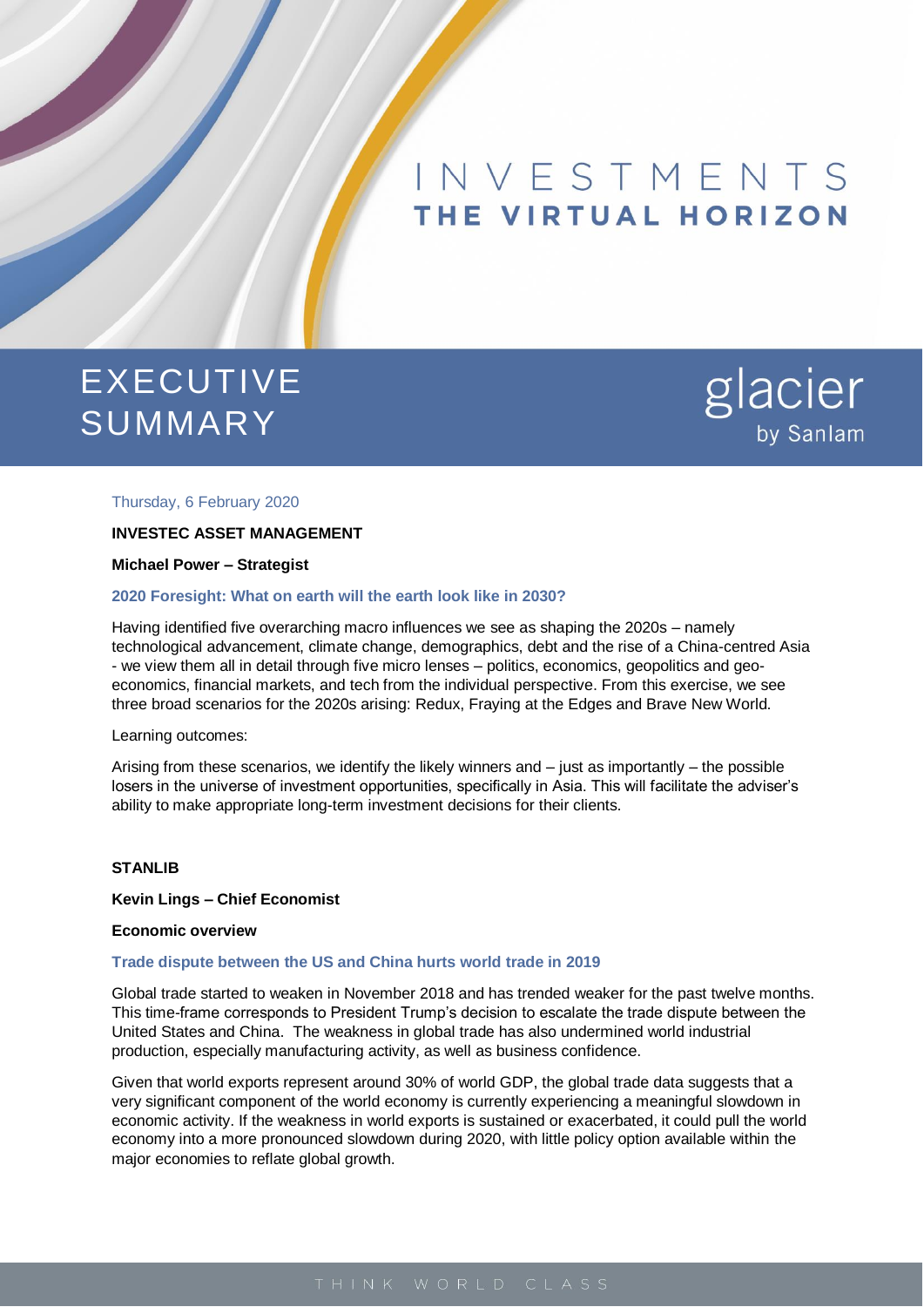## **South African economy is struggling to grow, hurt by electricity outages and weak business confidence**

In the third quarter of 2019, an economic policy document was released by the South African National Treasury setting out a roadmap of key reforms and policy priorities necessary for South Africa.

The document focuses on both short-term initiatives as well as long term reforms that aim to improve the immediate growth outlook, but also lay the foundation for long-term sustainable growth. Under these circumstances, the key focus is on whether the government has the political will and institutional capacity to implement the key policy components put forward by the Minister of Finance.

Closing the gap between South Africa's current trend growth rate of around 0.5% and a modest target of 3% on a sustained basis is going to require a significantly larger effort than is currently evident, including the co-ordination of economic policy across key government departments.

## **SANLAM UK**

#### **Pieter Fourie – Fund Manager and Head of Global Equities**

#### **Mistaking momentum investing for quality investing**

A question facing quality investors is whether large parts of the index are un-investable if you adhere to a strict valuation discipline.

A major challenge facing quality investors is that they're paying a record premium for the safety of strong balance sheets and reliable profitability, evidenced by the widening premium between the MSCI World Quality Index and the main World Index over the past seven years. We remain in an environment where slowing economic growth and pressure on margins make it tougher for companies to deliver on earnings expectations. However, it's pleasing to see that those businesses that can deliver, are being rewarded via increasing share prices.

Over the past three years, growth stocks and in particular, the universe of names from which we determine our portfolio, have traded at above-average and in some cases, extreme valuation levels. Growth stocks have recently reached 15-year-high valuation levels, and as a result, collectively the margin of safety has reduced for the names in our universe.

Since the start of our global high quality strategy, our insistence on investing in businesses that embody the quality criteria we require for inclusion in the portfolio has never changed. However, when faced with valuations at the top of their historic range, we must be steadfast in our willingness to never overpay. We continue to invest in companies with strong free cash flow generation, high operating margins, and balance sheet efficiency.

In the context of this strategy, quality investing means never straying from the key attributes a business must exemplify, while endeavouring to never compromise the valuation discipline on which our philosophy is centred.

### **SANLAM INVESTMENTS**

#### **Nersan Naidoo – Chief Executive**

#### **Technology trends and investing: Disruption or opportunity?**

The impacts of technology can be thought of either from the perspective of disruption or opportunity. A good example of disruption would be photo industry giant, Kodak, filing for bankruptcy in 2012 after being disrupted by digital photography. The focus of this presentation is more on the opportunities technology presents for investing.

Moore's Law famously tells us that the number of transistors on a microchip will double every two years. Said differently, microprocessors will grow at an exponential rate.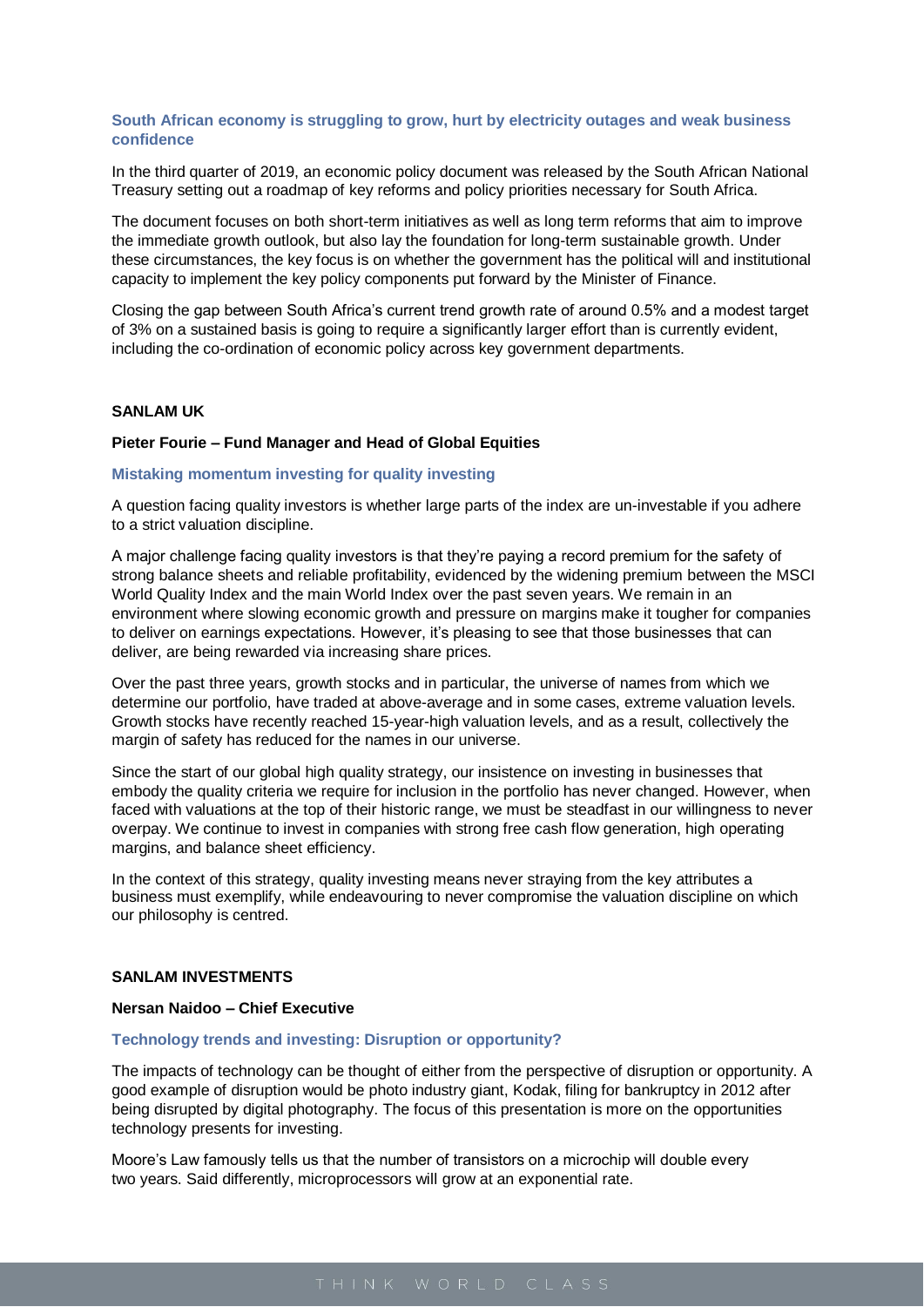The rapid increase in processing power combined with the decline in the cost of storage has resulted in our ability to store and process massive amounts of data, commonly referred to as 'big data'. In 2017, IBM noted in a study that 90% of the data in the world had been created in the prior two years alone. Today terms like brontobytes  $(10^{27})$  and geopbyte  $(10^{30})$  are commonly used, and companies that have mastered big data have outstripped their competitors and created tremendous investment opportunities. Think about Amazon that traded in the late 90's for \$US 10 and is today trading around \$US 2000 a share.

Advances in medical and food technology are also having profound effects on us. Gene therapy technologies have opened the door for cures to be found for dread diseases. Food technology, like Beyond Meat's meat-free burger, are delivering on healthier food options. Food and medical technologies are accelerating longer life expectancies. Longer life expectancy means that we may need to think fundamentally differently about our goals, retirement or otherwise, and how we invest for these goals. These future-focused companies also create fantastic investment opportunities, with Beyond Meat posting phenomenal returns of 202% in 2019 (since its May IPO).

There can be no doubt that technology is changing the world. Cryptocurrencies, digital tokens, artificial intelligence and deep learning will all have a material impact on how we think about our investment needs as well as the investment opportunities available to us. It is most important to remember one of the fundamental rules of investing – diversification. Investors shouldn't fall into the trap of investing everything into Amazon, Beyond Meat, Bitcoin or the next big thing. Instead try to introduce diversified baskets of these assets or asset classes slowly into your portfolio using a sound portfolio construction philosophy. In other words, stay clear of the new 60:40 portfolio – 60% Tesla, 40% Bitcoin!

### **PRUDENTIAL INVESTMENT MANAGERS**

#### **Pieter Hugo – Head of Retail Business**

#### **Challenging Conventional Retirement Thinking**

After five years of underperformance by local equity and listed property assets, investors have experienced very disappointing returns, and have been moving increasingly into the perceived safety of cash, based on the recent superior performance of cash (with less risk).

However, we would argue that this situation of having insufficient equity exposure is actually inherently more risky for investors, especially those building their retirement savings. Investors are trying to solve the wrong problem - preserving their existing savings - when they should be focusing on having enough money at retirement. Switching to cash can cost investors many years' worth of foregone returns.

We know that over the long term, equity and listed property have delivered far higher returns than cash. When equities outperform, they tend to do so quickly and with no obvious trigger, meaning that many investors sitting on the sidelines miss out on significant parts of the returns on offer. They switch back too late to enjoy the market's full gains.

Currently, there are a number of valuation measures telling us that, from this point forward, local equities are very likely to produce above-average returns over the next three to five years; history says they are likely to be much improved after such a unprecedently long period of underperformance.

In order to solve the problem of retiring with inadequate savings, investors should not be de-risking their portfolios in tough times, nor should they even be de-risking as they approach retirement age. One of the major drawbacks of the latter approach is that it limits the investment's growth potential *exactly at the time* when the retirement capital is typically at its highest-ever value. "Safe" assets will not deliver sufficient inflation-beating returns to last throughout retirement. Rather, maintaining the equity exposure similar to that of a typical balanced fund should give the investor an extra decade's worth of retirement savings to live on.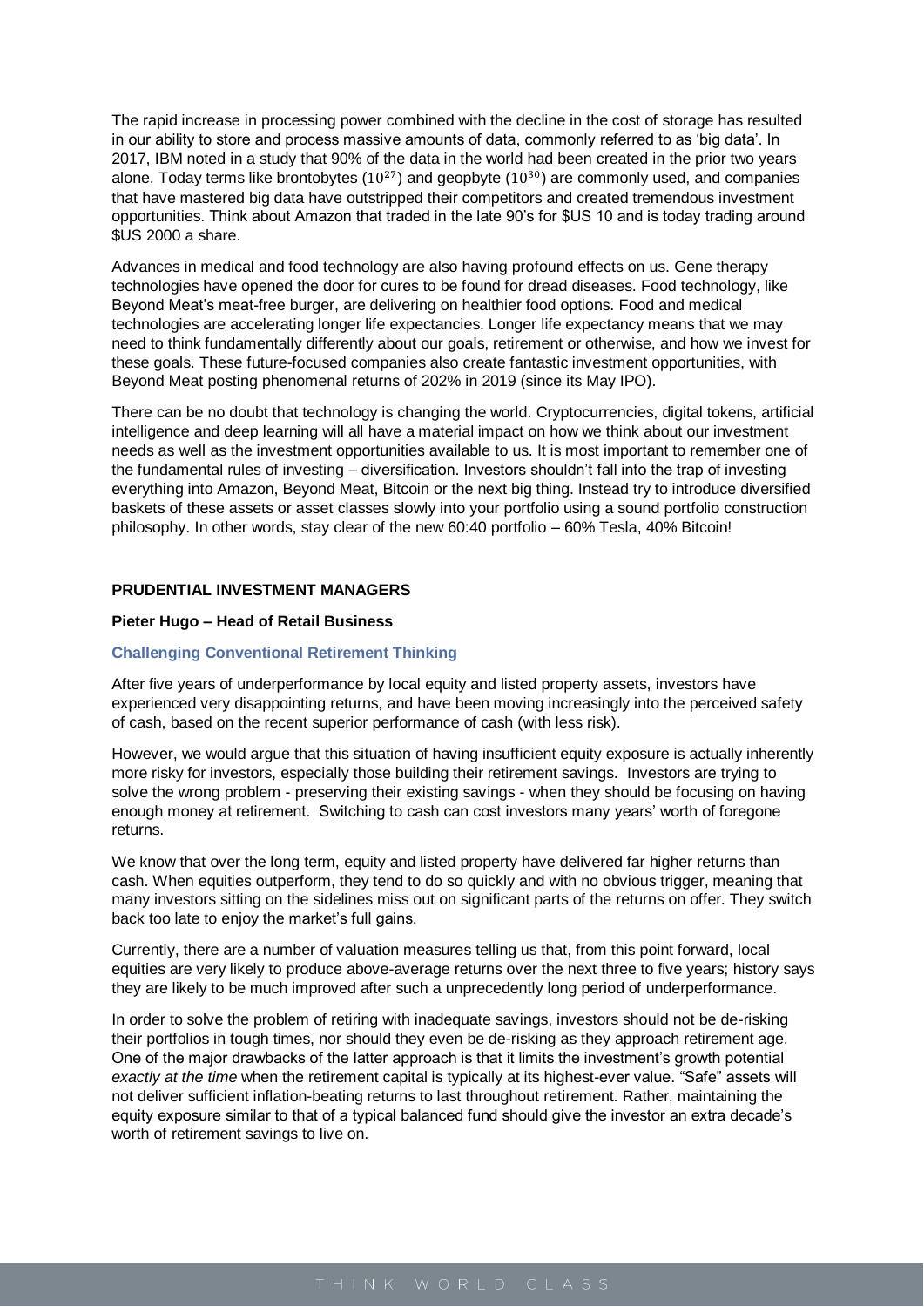# **Friday, 7 February 2020**

#### **Round Robbin Sessions**

# **ALLAN GRAY**

### **Duncan Artus – Director and Portfolio Manager**

**"What value will I add to my clients' portfolios by adding global exposure / equities?"**

The correct allocation between local and offshore assets is one of the most debated topics in the local savings industry. We have tried to look at it from a fund manager's view.

It is important to note that South Africa makes up about 1% of the world and it makes little sense to have all your savings in one small market. The ALSI has been a poor performer over the recent past but over the very long term it has impressively held its own versus global markets.

But small emerging markets are by their very nature riskier and protecting against a tail risk such as events in Venezuela is important for capital preservation in real terms. In addition, the ability to gain access to sectors which have low or no representation on the ALSI provides not only more opportunity but also diversification benefits.

The ALSI is a very concentrated index and most of the large shares have a reliance on the Chinese economy. This results in local investors being significantly exposed to Chinese country risk including their elevated and rapidly growing debt obligations.

In our experience many investors destroy value over time by switching between local and offshore at the wrong time and we believe advisers can add value by encouraging the right behaviour both for themselves and clients.

## **CORONATION FUND MANAGERS**

#### **Peter Kempen - Head of Retail Distribution**

#### **The impact of the decision to de-risk**

Subsequent to an anomalous period of low returns from growth assets, investors have de-risked their retirement portfolios in favour of cash and income assets. The concern is that such a move results in insufficient growth asset exposure within investors' portfolios which sets them up for disappointing returns over the long-term, and ultimately leads to unfavourable retirement outcomes. In our presentation we outline the impact of the decision to de-risk as well as the potential outcomes for those investors that stay the course. Ultimately there are four conclusions that are made:

- If retirement portfolios are invested in balanced funds that achieve their inflation linked investment objectives, the recovery of capital may take some years, but they are certain to provide a better long-term outcome than moving to cash and income assets at this juncture.
- Judicious exposure to growth assets remains a cornerstone of balanced portfolios that are required to provide income over long time horizons.
- The downside within retirement portfolios needs to be managed as there are significant risks to long-term real capital when large drawdowns are experienced in a portfolio that provides a regular income, especially if these drawdowns occur in the early years of retirement.
- Drawdown rates from retirement portfolios need to be realistic and managed to reflect the reality of capital movements in the underlying investment portfolio.

Ultimately investors are best served by investing in a diversified portfolio that includes sufficient exposure to growth assets, and that is aligned to their investment risk profile as well as their individual investment objectives.